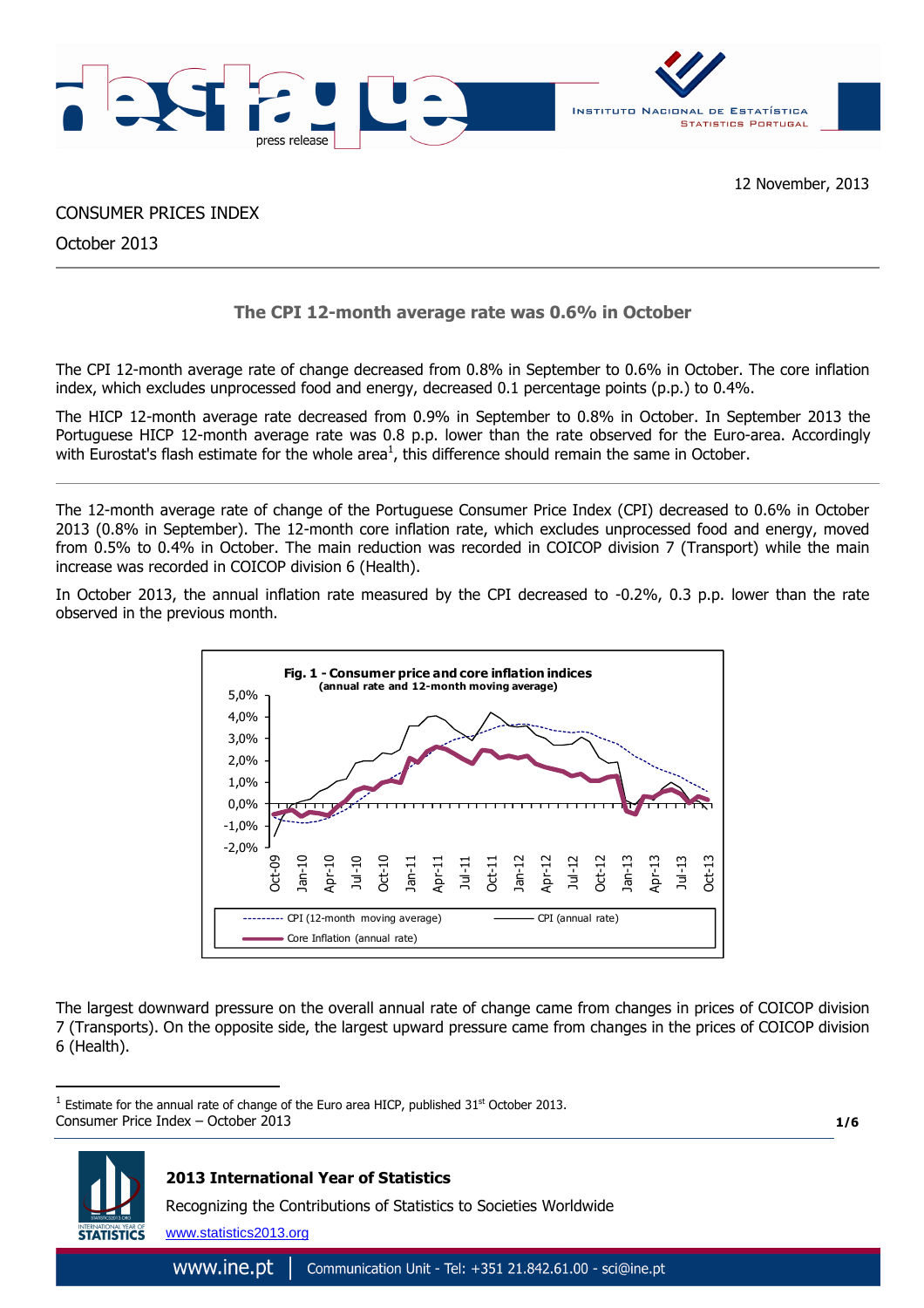

The annual core inflation rate, measured by the CPI excluding energy and unprocessed food, was 0.2% in October (0.3% in September). The CPI monthly rate was 0.0% (0.6% in September 2013 and 0.3% in October 2012). The largest downward pressure came from changes in prices of COICOP division 7 (Transport) and 1 (Food and nonalcoholic beverages). The main upward pressure came from changes in COICOP division 3 (Clothing and footwear).

In October 2013, the HICP 12-month average rate decreased to 0.8% (0.9% in September 2013).

In September 2013 the Portuguese HICP 12-month average rate was 0.8 p.p. lower than the rate observed for the Euro-area. Accordingly with Eurostat's flash estimate for the whole area<sup>2</sup>, this difference should remain the same in October.

The HICP annual rate of change was 0.0% (0.3% in September 2013). The HICP monthly rate of change was -0.1% (0.5% and 0.1% respectively in the previous month and in October 2012). In September 2013 the annual rate of change of the Euro area was 0.8 p.p. higher than the annual rate of change of the Portuguese HICP. That difference is estimated to have decreased to 0.7 p.p. in October 2013.



## **Housing Rents**

 $\overline{a}$ 

In October 2013, compared with September 2013, the average value of rents by net area for the whole country decreased 0.1% (change rate of 0.0% in the previous month).

The most relevant decreases were registered in the Madeira region (-0.8%) and in the Lisboa region (-0.2%). The main increase was registered in the Açores region, where the value of rents by net area increased 0.2%.

Consumer Price Index – October 2013 **2/6**  $2$  Estimate for the annual rate of change of the Euro area HICP, published  $31<sup>st</sup>$  October 2013.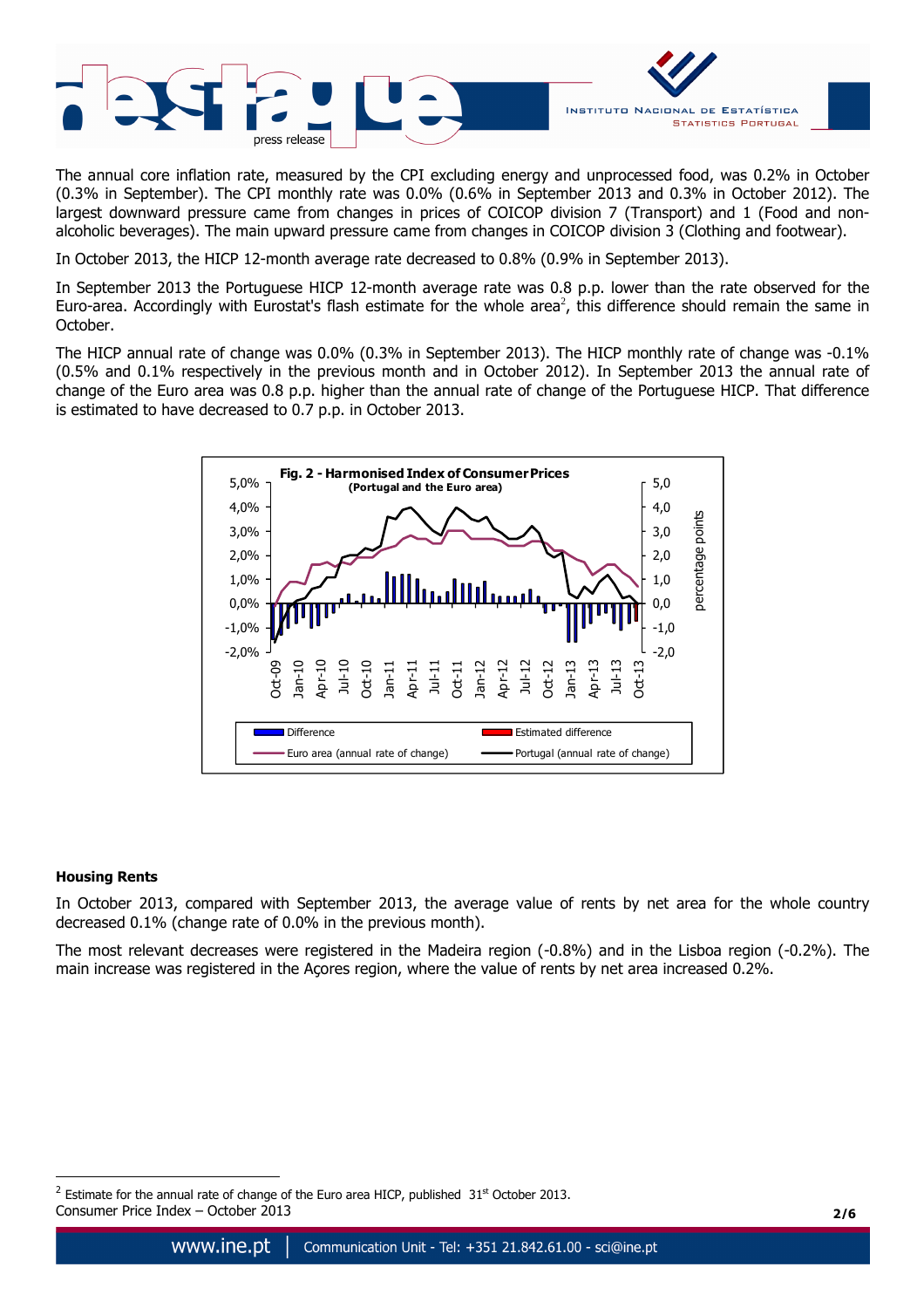



## **Consumer Price Index**

The Consumer Price Index (CPI) measures the change over time of the prices of a certain basket of goods and services bought by a "typical" consumer. The CPI has been designed to capture price changes and not to measure price levels. The CPI 2012=100 weighting structure and the sample of goods and services included in the basket are a result of the combination of three fundamental sources of information recently made available: the 2011 Census, the Household Expenditure Survey 2010/2011 and the final 2010 and preliminary 2011 results of the Portuguese National Accounts. Administrative data at a more detailed level is also used.

From 2013 onwards the CPI will be updated every year in a more effective way with the most recent information on prices and quantities.

The CPI is compiled through the aggregation of seven regional price indexes and the goods and services included in the index are grouped according to the COICOP classification.

## **Table 1: CPI - COICOP<sup>1</sup> Divisions**

| 01 | Food and non-alcoholic beverages                                      |    | Transports                       |
|----|-----------------------------------------------------------------------|----|----------------------------------|
| 02 | Alcoholic beverages and tobacco                                       | 08 | Communications                   |
| 03 | Clothing and footwear                                                 | 09 | Recreation and culture           |
| 04 | Housing, water, electricity, gas and other fuels                      | 10 | Education                        |
| 05 | Furnishings, household equipment and routine maintenance of the house | 11 | Restaurants and hotels           |
| 06 | Health                                                                |    | Miscellaneous goods and services |

<sup>1</sup> COICOP: Classification Of Individual Consumption by Purpose

#### **Monthly rate**

The monthly rate is the change in the index of a certain month compared with the index of the previous month expressed as a percentage. Although up-to-date, this measure can be affected by seasonal and other effects.

#### **Annual rate**

The annual rate is the change in the index of a certain month compared with the index of the same month in the previous year expressed as a percentage. In the presence of a stable seasonal pattern, seasonal effects do not influence this measure.

#### **12-month average rate**

The 12-month average rate is the change in the average index of one year compared with the average index of the previous year expressed as a percentage. This moving average is less sensitive to transient changes in prices.

## **Core inflation index (all items CPI excluding unprocessed food and energy products)**

The core inflation index is compiled by excluding the prices of unprocessed food and energy products from the all items CPI. The primary objective of this index is to capture the underlying inflation pressures in the economy.

#### **Harmonised Index of Consumer Prices**

The Harmonised Index of Consumer Prices (HICP) is compiled in each member state of the European Union for the purposes of inflation comparisons across EU countries, as required by the Treaty on European Union<sup>1</sup>. This index plays an important role as a guideline for the achievement of the European System of Central Banks primary objective: price stability. In 1998, the European Central Bank adopted the HICP as "the most appropriate price measure" for its definition of price stability in the Euro area<sup>2</sup>.

The current HICP (2005 = 100) is produced in each Member State following a harmonized methodology developed by experts in the field of price statistics, under the Eurostat's "Price Statistics Working Group". From the methodological point of view, there are no major differences between the HICP and CPI. However, the different scope of coverage leads to differences in the weighting structure, mainly in Restaurants and hotels. This is mostly an effect of the inclusion of nonresidents expenditure ("tourists") in the HICP and the corresponding exclusion from the CPI.

Additional information on the methodology of the HICP can be found on the Eurostat website at http://epp.eurostat.ec.europa.eu/portal/page/portal/hicp/introduction.

 $\overline{\phantom{a}}$  , where  $\overline{\phantom{a}}$  , where  $\overline{\phantom{a}}$  , where  $\overline{\phantom{a}}$  ,  $\overline{\phantom{a}}$  ,  $\overline{\phantom{a}}$  ,  $\overline{\phantom{a}}$  ,  $\overline{\phantom{a}}$  ,  $\overline{\phantom{a}}$  ,  $\overline{\phantom{a}}$  ,  $\overline{\phantom{a}}$  ,  $\overline{\phantom{a}}$  ,  $\overline{\phantom{a}}$  ,  $\overline{\phantom{a}}$  ,  $\overline{\phantom$ 1 - Article 109j and protocol on the convergence criteria referred to in that article.

2 - "A stability oriented monetary policy strategy for the ESCB". ECB press notice released on 13 October 1998.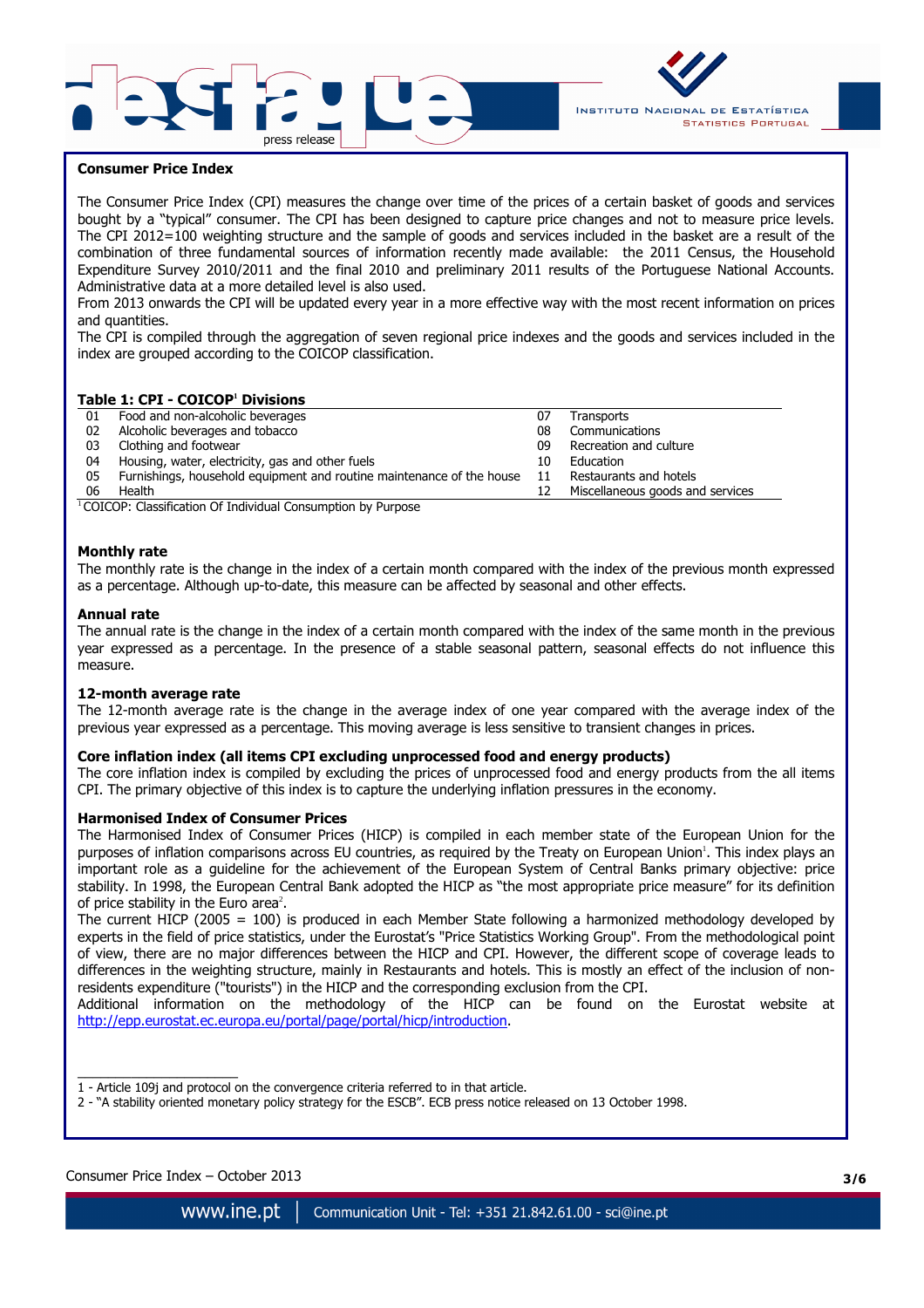



## **Table 2: CPI and HICP 2013 weighting structure**

|    | $COICOP1$ divisions                                                   | <b>CPI</b> | <b>HICP</b> |
|----|-----------------------------------------------------------------------|------------|-------------|
| 01 | Food and non-alcoholic beverages                                      | 196,1      | 191,1       |
| 02 | Alcoholic beverages and tobacco                                       | 35,8       | 35,4        |
| 03 | Clothing and footwear                                                 | 66,6       | 66,2        |
| 04 | Housing, water, electricity, gas and other fuels                      | 92,9       | 89,6        |
| 05 | Furnishings, household equipment and routine maintenance of the house | 63,8       | 62,5        |
| 06 | Health                                                                | 70,2       | 65,1        |
| 07 | Transport                                                             | 143,4      | 144,7       |
| 08 | Communication                                                         | 36,9       | 35,9        |
| 09 | Recreation and culture                                                | 78,6       | 68,5        |
| 10 | Education                                                             | 15,6       | 15,2        |
| 11 | Restaurants and hotels                                                | 94,9       | 123,0       |
| 12 | Miscellaneous goods and services                                      | 105,2      | 102,7       |
| 00 | All items                                                             | 1000.0     | 1000.0      |

<sup>1</sup>COICOP: Classification Of Individual Consumption by Purpose.

## **Presentation of data and rounding rules**

With the release of the January 2013 CPI indices are published with base 100 in the year 2012. Due to rounding procedures, those indices may not reproduce exactly the published rates of change. However, one should bear in mind that the published rates keep unchanged.

In this press release the descriptive analysis is based on values rounded to one decimal.

#### **Next press release**

The November 2013 CPI/HICP will be released on December 11<sup>th</sup> 2013

Consumer Price Index – October 2013 **4/6**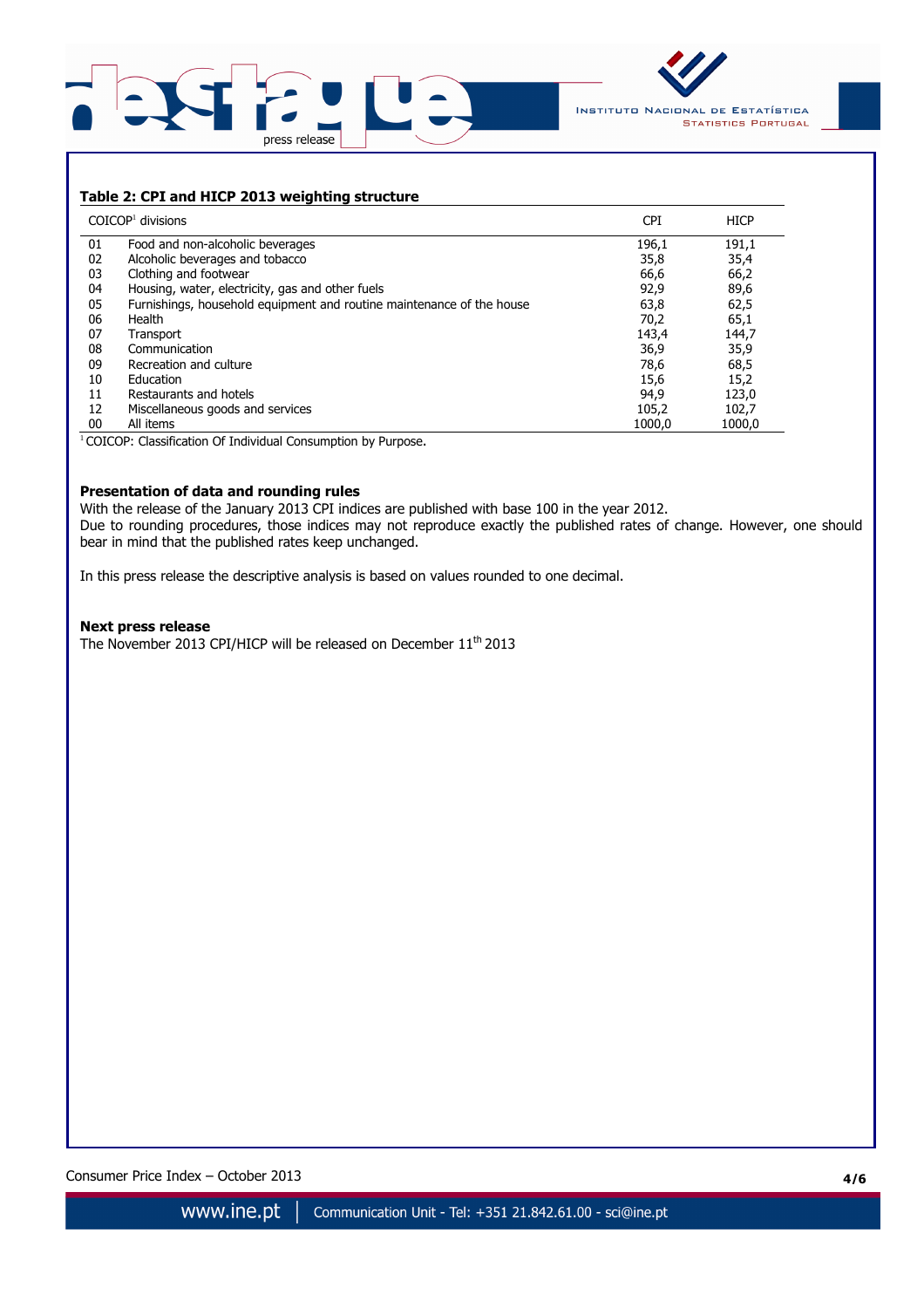

|              | Index divisions <sup>(1)</sup> |      |                                                                    |       |         |                 |             |         |         |      |      |         |         |  |  |
|--------------|--------------------------------|------|--------------------------------------------------------------------|-------|---------|-----------------|-------------|---------|---------|------|------|---------|---------|--|--|
|              | 01                             | 02   | 03                                                                 | 04    | 05      | 06              | 07          | 08      | 09      | 10   | 11   | 12      |         |  |  |
|              | Annual average rate            |      |                                                                    |       |         |                 |             |         |         |      |      |         |         |  |  |
| 2010         | $-0.24$                        | 4.40 | $-1.66$                                                            | 4.43  | 1.60    | $-1.35$         | 4.55        | $-1.95$ | $-0.19$ | 2.77 | 1.23 | 0.53    | 1.40    |  |  |
| 2011         | 2.10                           | 7.94 | $-3.93$                                                            | 6.66  | 1.17    | 4.46            | 8.90        | 2.99    | 0.96    | 2.05 | 1.41 | 1.79    | 3.65    |  |  |
| 2012         | 3.20                           | 4.74 | $-5.24$                                                            | 8.72  | $-0.47$ | 0.35            | 3.27        | 0.46    | 0.91    | 1.50 | 4.47 | 1.11    | 2.77    |  |  |
|              |                                |      |                                                                    |       |         |                 | Annual rate |         |         |      |      |         |         |  |  |
| 2011 October | 2.18                           | 7.24 | $-1.51$                                                            | 10.70 | 1.39    | 5.94            | 8.98        | 2.12    | $-0.16$ | 1.82 | 0.95 | 1.79    | 4.20    |  |  |
| Novem ber    | 2.06                           | 6.50 | $-1.52$                                                            | 10.55 | 1.23    | 5.49            | 8.19        | 2.14    | $-0.20$ | 1.74 | 1.03 | 1.39    | 3.93    |  |  |
| December     | 2.20                           | 5.59 | $-3.80$                                                            | 9.90  | 0.97    | 7.46            | 6.06        | 2.23    | 0.50    | 1.74 | 1.20 | 1.52    | 3.61    |  |  |
| 2012 January | 3.32                           | 4.48 | $-3.59$                                                            | 9.57  | $-0.03$ | 5.85            | 4.50        | 0.34    | $-0.41$ | 1.63 | 3.36 | 1.70    | 3.51    |  |  |
| February     | 3.44                           | 2.45 | $-2.73$                                                            | 9.61  | $-0.39$ | 4.19            | 5.14        | 0.12    | 0.45    | 1.60 | 4.01 | 1.75    | 3.60    |  |  |
| March        | 2.92                           | 4.43 | $-5.97$                                                            | 9.77  | $-0.34$ | 3.47            | 4.70        | 0.31    | $-0.14$ | 1.58 | 3.79 | 1.29    | 3.15    |  |  |
| April        | 2.83                           | 4.81 | $-5.89$                                                            | 9.90  | $-0.25$ | 2.41            | 3.69        | 0.25    | 0.44    | 1.56 | 4.27 | 1.44    | 3.01    |  |  |
| May          | 2.64                           | 4.89 | $-5.47$                                                            | 10.04 | $-0.22$ | 0.67            | 2.72        | $-0.07$ | $-0.04$ | 1.55 | 4.65 | 1.41    | 2.70    |  |  |
| June         | 3.34                           | 4.72 | $-5.31$                                                            | 10.04 | $-0.60$ | $-0.15$         | 2.31        | 0.73    | 0.50    | 1.52 | 4.62 | 1.27    | 2.71    |  |  |
| July         | 4.04                           | 5.78 | $-5.00$                                                            | 10.35 | $-0.80$ | $-2.06$         | 2.10        | 0.47    | 0.89    | 1.52 | 4.98 | 0.85    | 2.77    |  |  |
| August       | 3.27                           | 5.22 | $-4.30$                                                            | 10.47 | $-0.55$ | $-2.03$         | 3.84        | 0.50    | 1.33    | 1.42 | 5.08 | 1.04    | 3.08    |  |  |
| September    | 2.93                           | 5.14 | $-7.35$                                                            | 10.85 | $-0.75$ | $-1.80$         | 3.78        | 0.67    | 2.17    | 1.48 | 4.87 | 0.94    | 2.88    |  |  |
| October      | 3.18                           | 5.18 | $-5.79$                                                            | 4.88  | $-0.62$ | $-2.23$         | 3.27        | 0.69    | 1.87    | 1.33 | 4.76 | 0.60    | 2.13    |  |  |
| Novem ber    | 3.29                           | 4.92 | $-5.59$                                                            | 4.81  | $-0.65$ | $-2.00$         | 1.64        | 0.69    | 2.05    | 1.43 | 4.72 | 0.67    | 1.89    |  |  |
| December     | 3.21                           | 4.79 | $-4.84$                                                            | 5.02  | $-0.45$ | $-1.77$         | 1.67        | 0.78    | 1.81    | 1.42 | 4.53 | 0.36    | 1.92    |  |  |
| 2013 January | 2.29                           | 5.00 | $-5.19$                                                            | 3.60  | $-0.41$ | $-3.01$         | $-1.42$     | $-1.45$ | 2.08    | 1.44 | 2.15 | $-0.36$ | 0.17    |  |  |
| February     | 2.00                           | 5.12 | $-4.94$                                                            | 3.48  | $-0.25$ | $-1.68$         | $-1.60$     | $-0.41$ | 0.92    | 1.41 | 1.60 | $-0.34$ | $-0.03$ |  |  |
| March        | 2.15                           | 4.46 | $-4.53$                                                            | 3.11  | $-0.24$ | $-0.83$         | $-1.96$     | $-0.58$ | 1.60    | 1.44 | 1.81 | $-0.02$ | 0.45    |  |  |
| April        | 2.02                           | 3.74 | $-3.63$                                                            | 2.67  | $-0.21$ | 0.14            | $-4.38$     | 0.15    | 1.44    | 1.45 | 1.95 | 0.07    | 0.18    |  |  |
| May          | 3.10                           | 4.06 | $-3.55$                                                            | 2.42  | $-0.41$ | 2.04            | $-3.42$     | 0.50    | 0.88    | 1.49 | 2.31 | 0.00    | 0.71    |  |  |
| June         | 2.84                           | 3.98 | $-3.40$                                                            | 2.20  | $-0.13$ | 2.57            | $-1.52$     | 0.53    | 0.83    | 1.49 | 2.18 | $-0.10$ | 0.98    |  |  |
| July         | 2.45                           | 2.61 | $-1.23$                                                            | 1.99  | $-0.33$ | 2.97            | 0.05        | 0.80    | 0.08    | 1.49 | 1.88 | $-1.26$ | 0.76    |  |  |
| August       | 2.94                           | 3.30 | $-2.86$                                                            | 1.84  | $-0.73$ | 3.47            | $-1.77$     | 0.78    | $-0.63$ | 1.47 | 2.04 | $-1.48$ | 0.15    |  |  |
| September    | 1.90                           | 3.51 | $-2.12$                                                            | 1.44  | $-0.54$ | 3.53            | $-3.68$     | 0.85    | $-0.07$ | 1.45 | 1.56 | $-1.02$ | 0.12    |  |  |
| October      | 0.48                           | 4.15 | $-2.80$                                                            | 1.09  | $-0.76$ | 3.19            | $-4.05$     | 1.14    | $-0.49$ | 0.39 | 1.11 | $-0.98$ | $-0.25$ |  |  |
| Symbols:     | estimated                      |      | Po provisional                                                     |       |         | x not available |             |         |         |      |      |         |         |  |  |
| Note:        |                                |      | (1) The names of the divisions are given in the explanatory notes. |       |         |                 |             |         |         |      |      |         |         |  |  |

## CPI rate of change (index division and all items CPI)

Consumer Price Index – October 2013 **5/6**

**<sup>S</sup> <sup>o</sup> <sup>u</sup> <sup>r</sup> <sup>c</sup> <sup>e</sup> :** IN <sup>E</sup> - <sup>P</sup> <sup>o</sup> <sup>r</sup> <sup>t</sup> <sup>u</sup> <sup>g</sup> <sup>a</sup> <sup>l</sup>